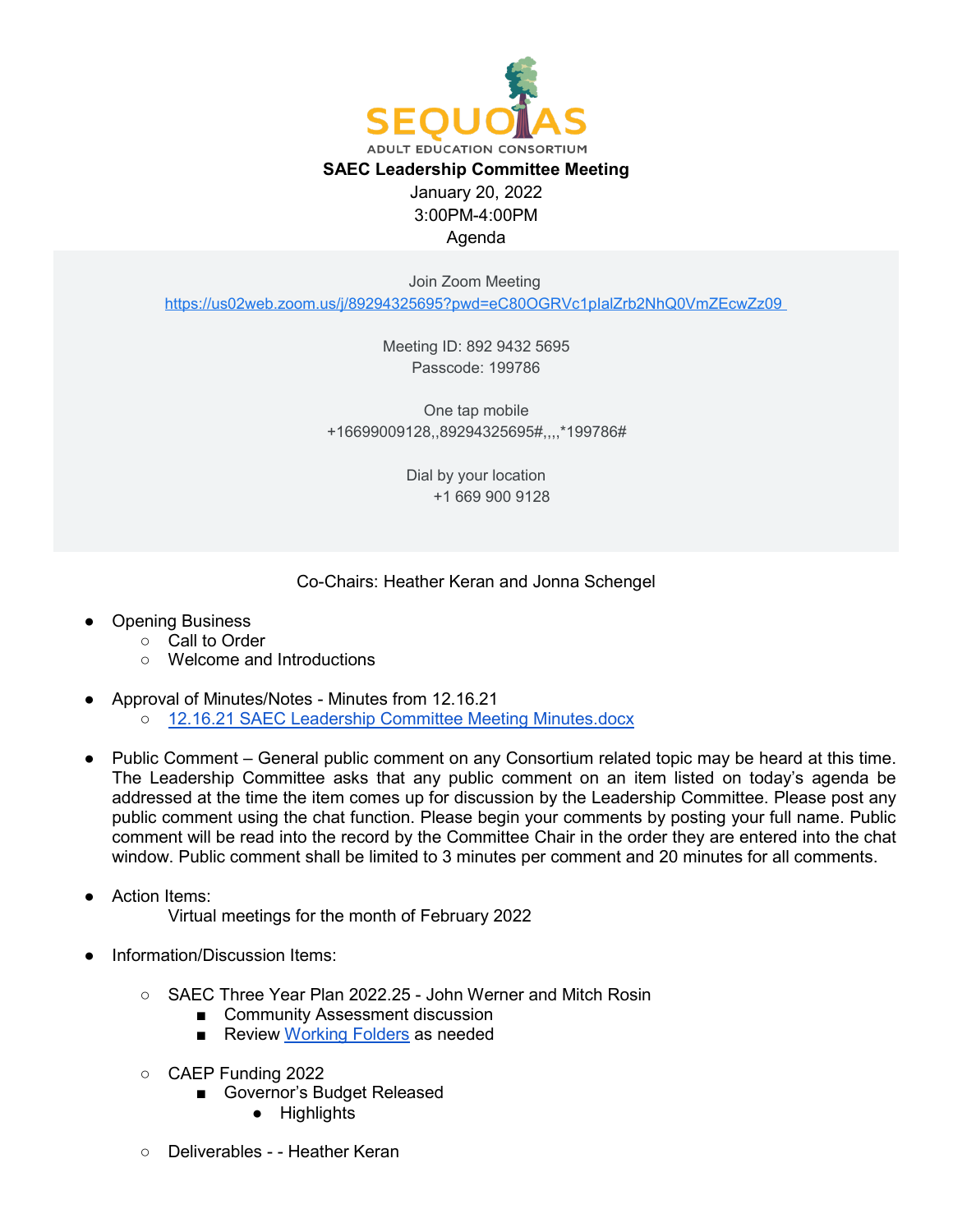- WIOA
	- <https://www.cde.ca.gov/sp/ae/fg/wioa21.asp>
	- Deliverables for 2021-22: <https://www.cde.ca.gov/sp/ae/fg/wioa21datadocsched.asp>
- CAEP John Werner
	- See SAEC PD Calendar. End of Q2. Long list of items due on 1.31.22
	- All CAEP Due Dates:<https://caladulted.org/DueDates>
- Professional Development Needs Heather Keran
- Navigator Schedule Updates John Werner
	- 3 Navigators: Carmen, Maribel, Sylvia
	- ABE Navigator Position

## **Reminders:**

- Member Effectiveness Report Schedule
	- Last year's [Member Effectiveness Reports](https://drive.google.com/drive/u/0/folders/1wr841k1LQIABFWmsMyaR_LOYhaj7fTjV)
		- This year's schedule
			- October SAEC Report: Enrollment
			- November 2021 SAEC Report: Outcomes, Hanford Adult, Tulare Adult
			- December 2021 Visalia Adult, Corcoran Adult
			- February 2022 College of the Sequoias, Lindsay Adult
			- March 2022 Cutler-Orosi, Farmersville
- Program Area Governance Committee meeting dates John Werner
	- Emails for newly hired teachers
	- ESL Carmen Becerra
		- October 1, 2021 1:30PM 3:00PM
		- December 13, 2021 1:30PM 3:00PM
		- February 7, 2022 1:30PM 3:00PM
		- April 25, 2022 1:30PM 3:00PM
	- ABE/ASE Alida Mora
		- September 27, 2021 1:00PM 3:00PM
		- November 1, 2021 1:00PM 3:00PM
		- February 28, 2022 1:00PM 3:00PM
		- April 25, 2022 1:00PM 3:00PM
	- AWD-Sylvia Perez
		- Tentative dates...
			- October 8, 2021 1:00PM-3:00PM
			- November 12, 2021 1:00PM-3:00PM
			- February 11, 2022 1:00PM-3:00PM
			- April 22, 2022
- SAEC Data Community of Practice meeting dates:
	- Q1 10.22.21 @ 2:15PM
	- Q2 01.21.22 @ 11:00AM
	- Q3 04.29.22 @ 11:00AM
	- Q4 07.08.22 @ 11:00AM